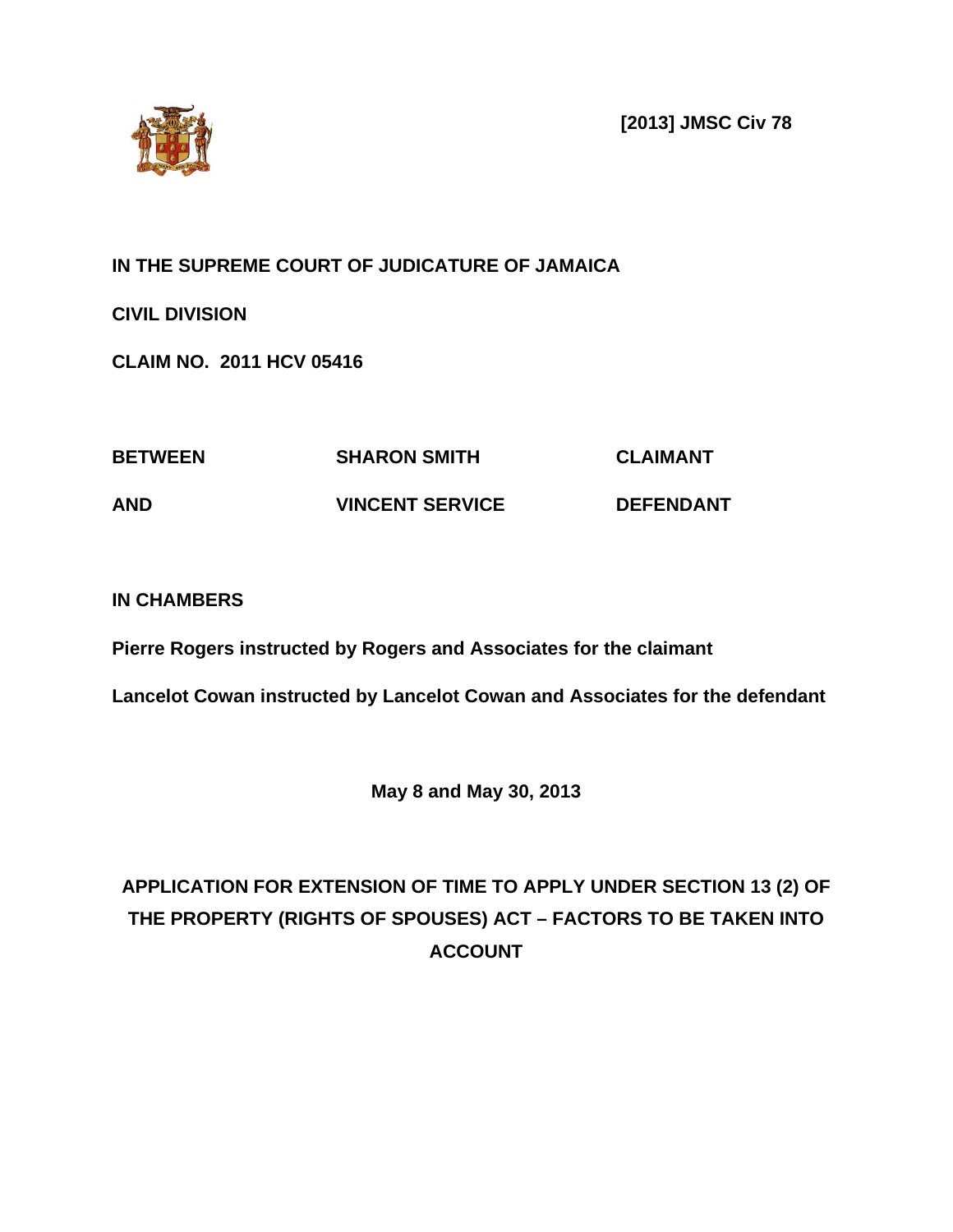#### **SYKES J**

**[1]** It was the year 1993. Miss Sharon Smith and Mr Vincent Service met. They were attracted to each other. An intimate relationship blossomed and out of that relationship two children were born by 1995. In the year 2000, Miss Smith's keen eyes fell upon an advertisement for a town house development at 99A Old Hope Road, Kingston 6. She brought it to the attention of Mr Service. They decided to purchase the property. The property was purchased. Its civic address was 16 Retreat Manor. It was registered at volume 1348 folio 312 of the Register Book of Titles. Miss Smith contributed JA\$1m to the purchase price by way of a loan from her mother. Both names were placed on the title. The property became the family home and there they lived until 2007 when the relationship came under severe stress and eventually collapsed in the same year. She moved out in July 2007.

**[2]** This breakdown is one of the trigger events under section 13 (1) of the Property (Rights of Spouses) Act which would entitle her to make an application for a determination of her interest in the property. Under section 13 (2) she had until July 2008 to make this application. She failed to make the application within the time. She has done so again (the current application filed August 29, 2011) having abandoned the previous claim filed in 2009. Her abandonment was precipitated by her financial condition.

**[3]** She was met with the reply that she was out of time and needed to apply for an extension of time within which to file her application before she can even file an application under the statute.

**[4]** After hearing the matter on May 8, Miss Smith's application was granted. These are the reasons.

#### **The time limit**

**[5]** Section 13 (1) of the PROSA provides that: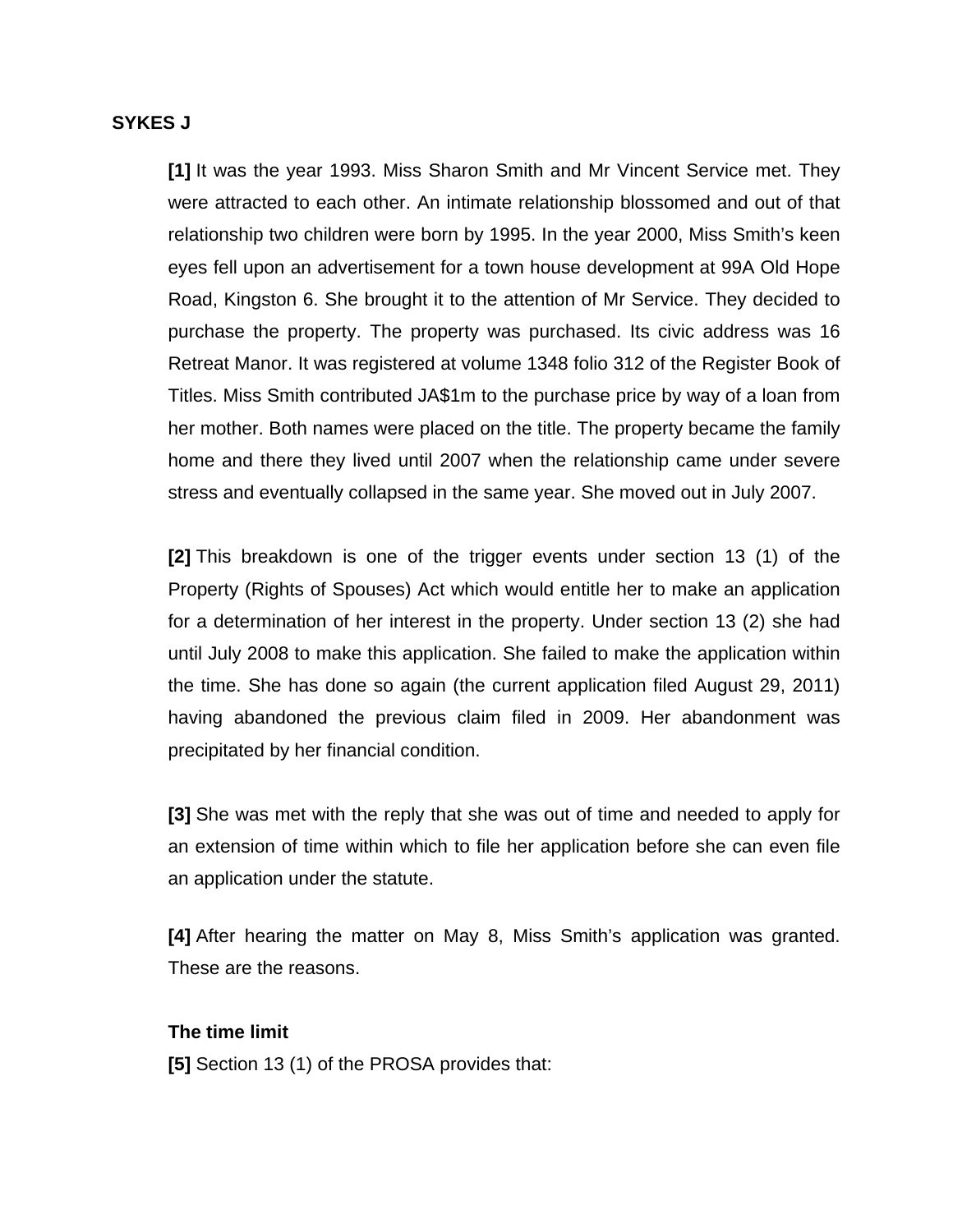*(1)A spouse shall be entitled to apply to the Court for a division of property –*

> *(a)on the grant of a decree of dissolution of a marriage or termination of cohabitation; or*

*(b)on the grant of a decree of nullity of marriage; or*

- *(c)where a husband and wife have separated and there is no reasonable likelihood of reconciliation; or*
- *(d)where one spouse is endangering the property or seriously diminishing its value, by gross mismanagement or by wilful or reckless dissipation or property or earnings.*
- *(2) An application under subsection (1) (a), (b) or (c) shall be made within twelve months of the dissolution of a marriage, termination of cohabitation, annulment of marriage, or separation or such longer period as the Court may allow after hearing the applicant*

**[6]** It is common ground that Miss Smith was the spouse of Mr Service for the purpose of PROSA. The definition of spouse in section 2 includes single man and single woman living together for at least five years before the separation or breakdown of the relationship. Based on the uncontested evidence they began living together in 1994 and continued until the relationship broke down. The cohabitation broke down in July 2007.

**[7]** It is common ground that Miss Smith's application is out of time. The issue now is whether time should be extended.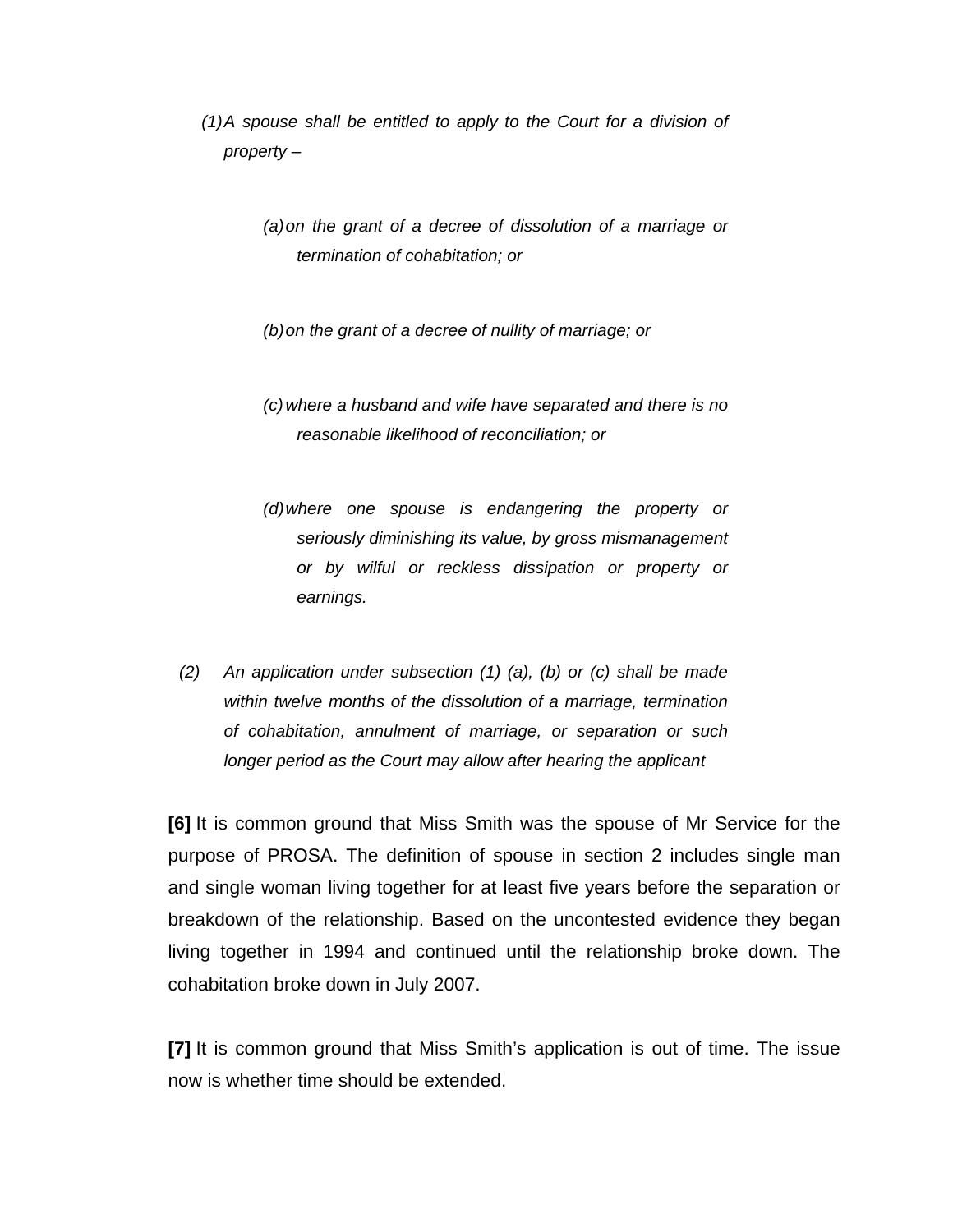#### **Extension of time**

**[8]** Mr Cowan opposed the extension of time on the basis that it was too late in the day for Miss Smith to seek the benefit of PROSA. Learned counsel did not dispute that the court had the power to extend time but submitted, quite strongly, that Miss Smith has waited for years (almost) before she acted. In this time, Mr Service was entitled to conclude that Miss Smith was not pursuing any claim in respect of the soon-to-be disputed property. Counsel relied heavily on the dictum of Lord Griffith in **Donovan v Gwentoys Ltd** [1990] 1 WLR 472, 479A which was cited and quoted approvingly by Lord Slynn in **Marsal v Apong** [1998] 1 WLR 674, 678. Lord Griffith said in **Donovan** that:

*The primary purpose of the limitation period is to protect a defendant from the injustice of having to face a stale claim, that is, a claim with which he never expected to have to deal.*

**[9]** Mr Cowan's stance is fully supported by the case of **Allen v Mesquita** [2011] JMCA Civ 36. In the case the claim under PROSA was filed outside the limitation period. The trial judge had ordered that the claim filed outside the time should stand and then proceeded to hear the matter on the merits. It was argued on appeal that the trial judge committed two cardinal sins. The first was that her Ladyship granted an extension of time for filing the claim even though the claim was filed before the application for extension of time was heard. Second, her Ladyship's hearing on the merits was a nullity because until the extension of time was granted then no claim form could be filed and the claim formed filed before the extension of time was invalid and could not be brought to life retrospectively.

**[10]** The Court of Appeal accepted all these submissions as well as their corollaries. The most important corollary being that 'in seeking an extension of time to file his claim, an applicant must also seek leave to extend the time and place before the court reasons to be evaluated by the court to justify his right to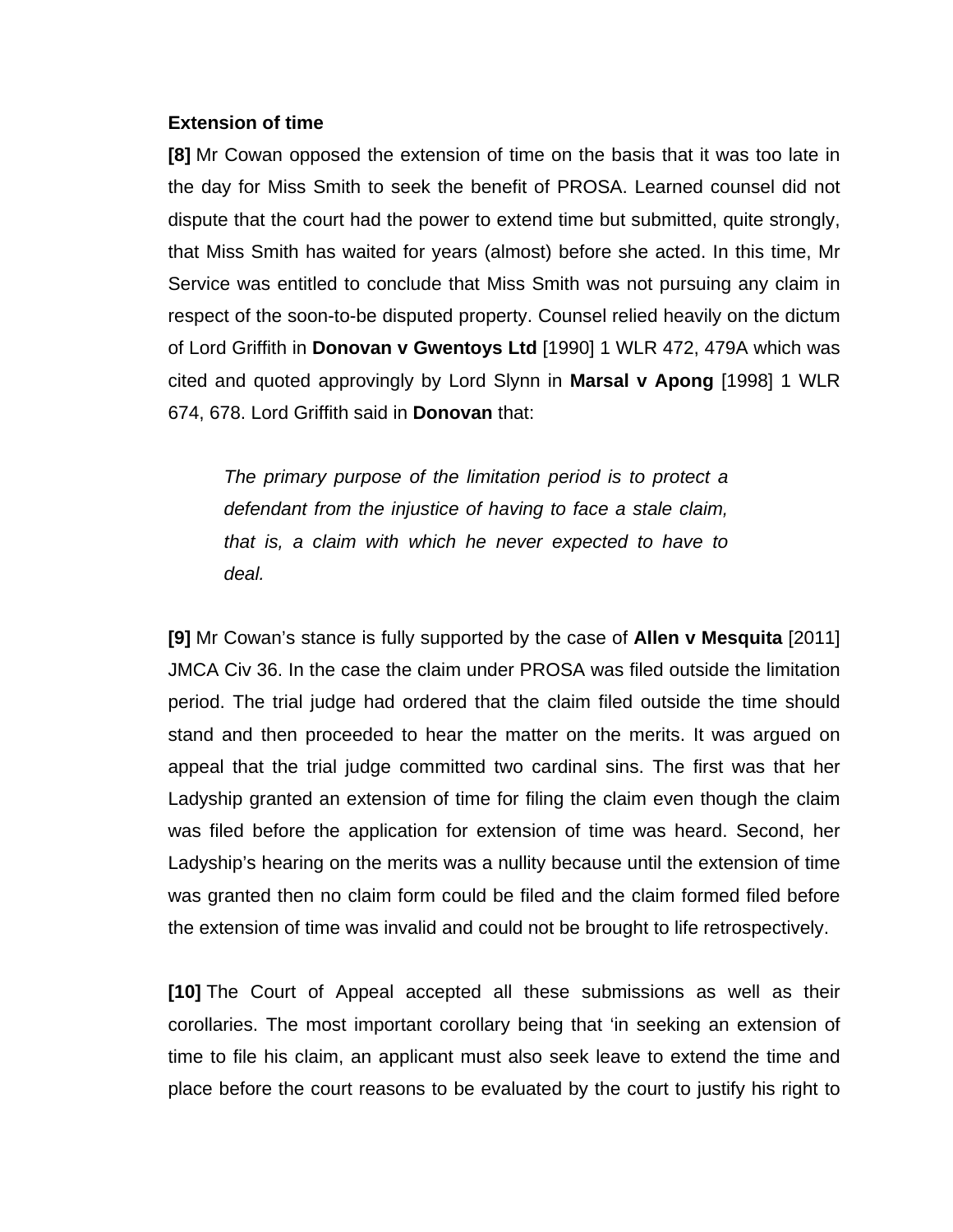do so. Such reasons should explain the delay in filing the claim' (**[14]**). There has been modification of some parts of this dictum but the core position remains, namely, that when the applicant is out of time he or she must get permission for extension of time within which to file an application under PROSA and reasons must be advanced for the delay.

**[11]** Her Ladyship reminded at **[26]**:

*A court, in deciding whether a limitation period should take effect, is under an obligation to consider the circumstances of the particular case, taking into account whether there is any good reason which would prevail against the statute operating.* 

**[12]** Harris JA took a strong line in favour of upholding the limitation defence. Her Ladyship held at **[31]**:

*Section 13 (2) of the Act places a limit on the time within which a party may initiate proceedings. This limitation is a benefit which the appellant is entitled to enjoy. Such entitlement should operate to her advantage after the expiration of the one year permitted for the respondent to file a claim. … He advanced no reasons for the failure to file his claim, nor has he proffered any reason to show why the appellant should be deprived of the accrual of her right.* 

**[13]** So there is clear authority consistent with Mr Cowan's position that limitation defences under PROSA should be upheld unless there is good reason not to do so. The court's starting point then should be in favour of the defence when it is raised and that benefit which accrued to the defendant should only be taken away on good reason being shown.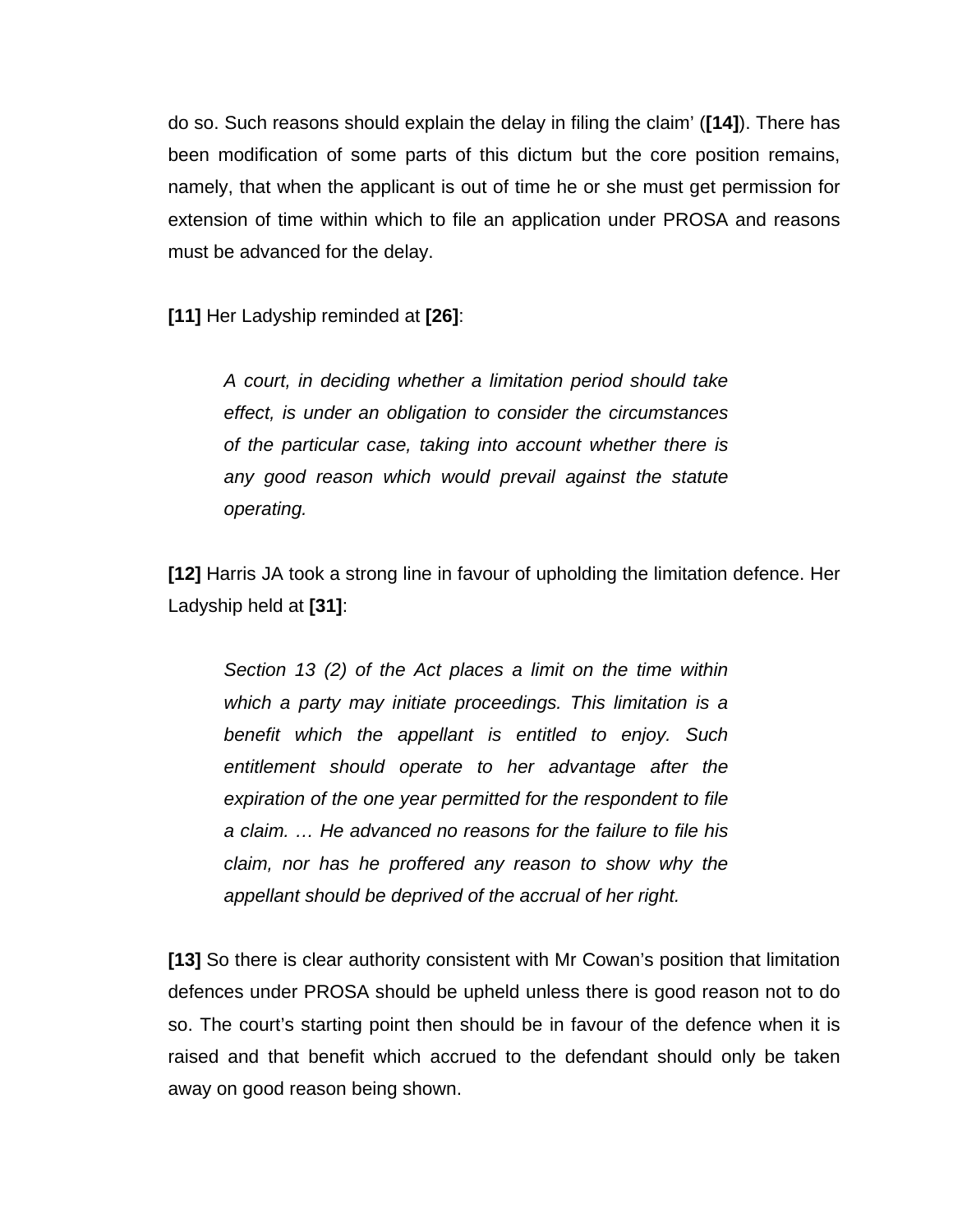**What should be taken into account when considering whether to exercise the discretion to extend time within which to make an application under section 13 (2) of PROSA?**

**[14]** In **Brown v Brown** [2010] JMCA Civ 12, Morrison JA said at **[77]**:

*On an application under section 13 (2), it seems to me, that all the judge is required to consider is whether it would be fair (particularly to the proposed defendant, but also to the proposed claimant) to allow the application to be made out of time, taking into account the usual factors relevant to the exercise of a discretion of this sort, such as the merits of the case (on a purely prima facie basis), delay and prejudice, and also taking into account the overriding objective of the Civil Procedure Rules of 'enabling the court to deal with matters justly' (rule 1.1 (1)).*

**[15]** In **Mesquita** Harris JA held at **[18]**:

*The court, in exercising its discretion for an extension of time, is required to take into consideration such factors as the length of the delay, the reasons for the delay, whether an applicant has a claim worthy of a grant of an extension of time and the question of prejudice to the other party.* 

**[16]** The importance of the applicant giving reasons for the delay in applying within the time was underscored by Harris JA in **Mesquita**. In that case the applicant did not advance any reasons for the delay. Harris JA concluded at **[16]**:

*There being no evidentiary material before her outlining the reasons for the respondent's failure to have made the application within the statutory period, she erred in treating*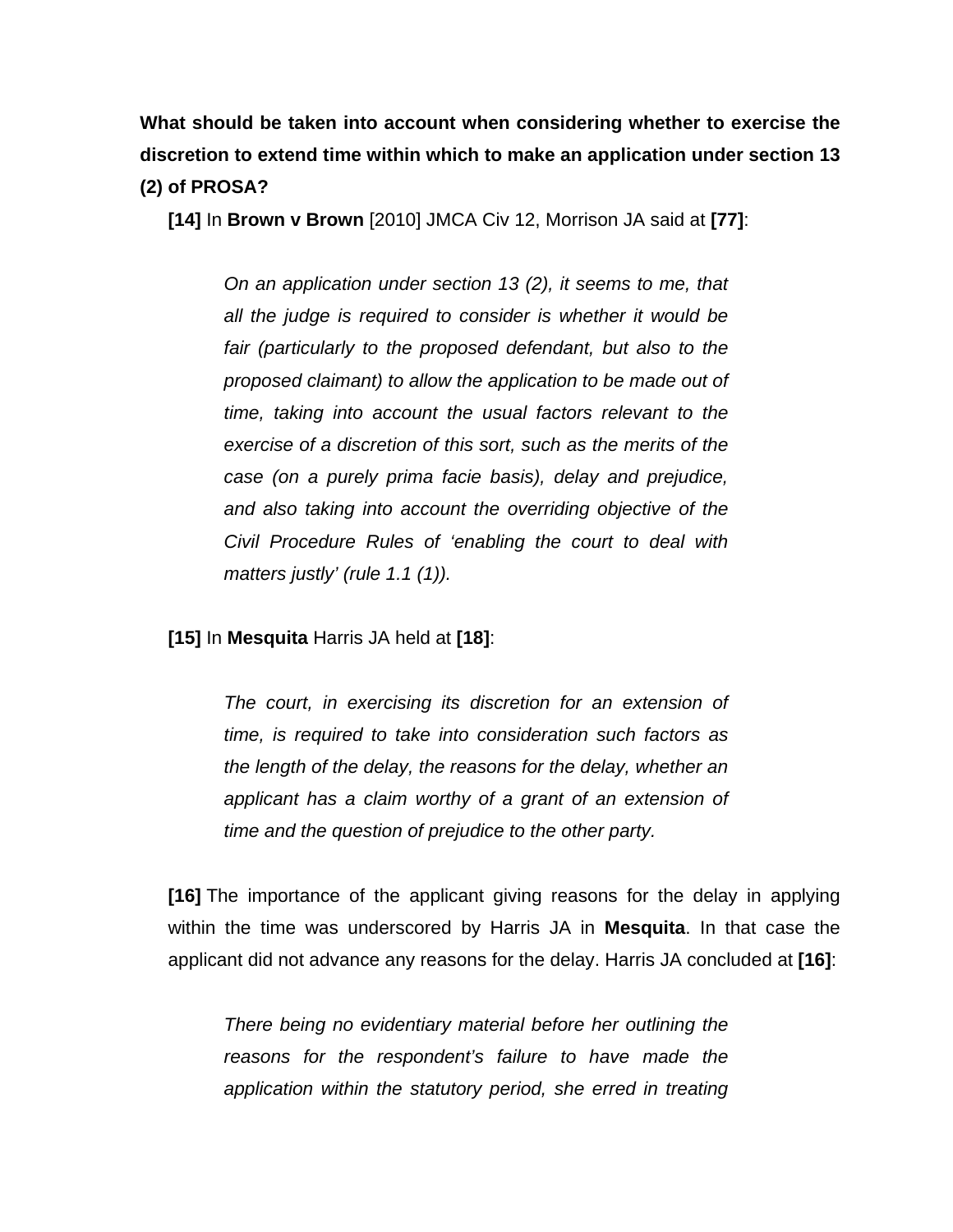*the application as being one for an extension of time to file the claim and ordering that the fixed dated (sic) form should stand.*

**[17]** The case of **Saddler v Saddler** [2013] JMCA Civ 11, despite its important modification of **Mesquita,** did not alter the point on the necessity for reasons for the delay to be put before the court. In **Saddler**, two appeals were heard together but were not consolidated. In the **Saddler** case, the applicant filed the claim form (January 2007) before applying for an extension of time (June 2007). According to **Mesquita,** this was fatal. Under **Saddler**, it is no longer so. According to Phillips JA 'the claim was not invalid, but irregular, and could not proceed if the order was not granted' (**[46]**).

**[18]** Phillips JA, having traveled from Jamaica to England to Australia, concluded at **[86]** that leave was not required to apply for an extension of time. This holding is the important qualification of **Mesquita**. Before this case Harris JA had held at **[16]**:

…. *that before an extension of time can be made, leave must be granted. No application was made for leave. Before making the order, the learned judge was under an obligation to satisfy herself that she was clothed with jurisdiction to hear and determine the application.*

**[19]** This is no longer the case. Harris JA was a member of court in **Saddler** and did not seek to defend her previous position and can be taken as accepting that Phillips JA's position is now the correct one.

**[20]** According to Phillips JA a claim filed before an extension of time is granted is in procedural purgatory or to use her Ladyship's expression, in a 'state of suspended validity', and any irregularity (as would be the case if the claim is filed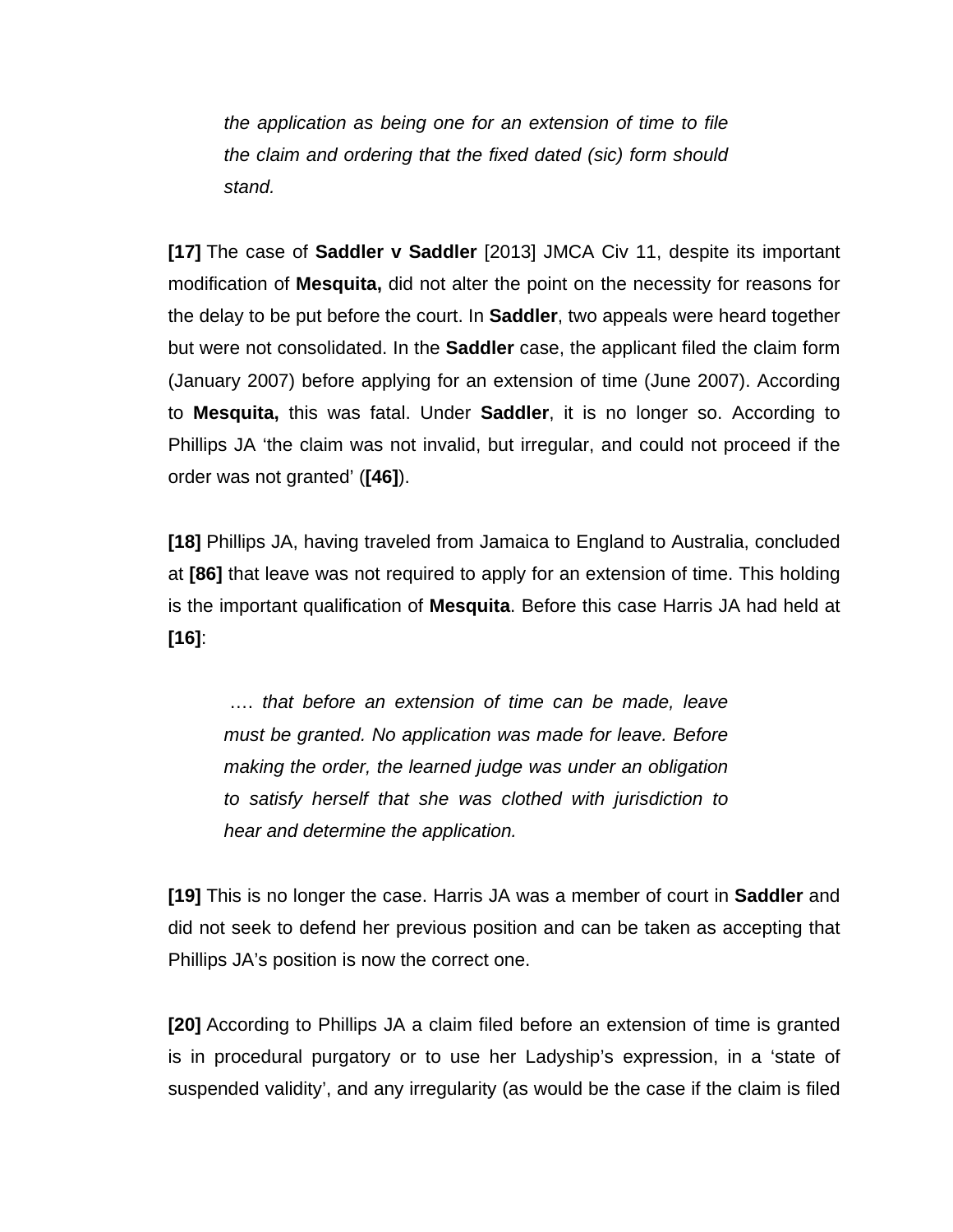before the extension of time is granted) can be cured by a subsequent order. Thus a claim form filed before an application for extension of time is made or granted is not a nullity (modifying **Mesquita** on this point) and can be validated by a subsequent order. If extension of time is not sought before the claim is filed that 'omission is not a fundamental irregularity and can be cured *nunc pro tunc*' (italics in original), meaning that the later order (granting the extension and therefore taking the claim form out of its state of suspension) operate to correct the earlier procedural irregularity. Thus the Saddler claim form was not fatally flawed 'and could be cured if the application before the court is successful' (**[88]**).

**[21]** One of the issues raised by Mr Cowan is that under the present dispensation there is no time which is too late for a claim to be brought under PROSA. The court would agree that under the present law even if the parties were separated many years before PROSA, provided the applicant can satisfactorily explain the delay and there is no injustice to the defendant then a claim can be brought under the legislation.

#### **` Application to case**

**[22]** Mr Rogers submitted that while, in principle, he had no difficulty with Mr Cowan's position regarding limitation periods, in this case, Mr Service had every reason to expect this claim. Learned counsel pointed to the following matters:

- a. the parties were engaged in discussions regarding their respective shares in the property;
- b. the negotiations commenced during the one year limitation period;
- c. it appeared that at one point the parties were close to an agreement;
- d. since the parties were close to an agreement initially, there was no need to file a claim;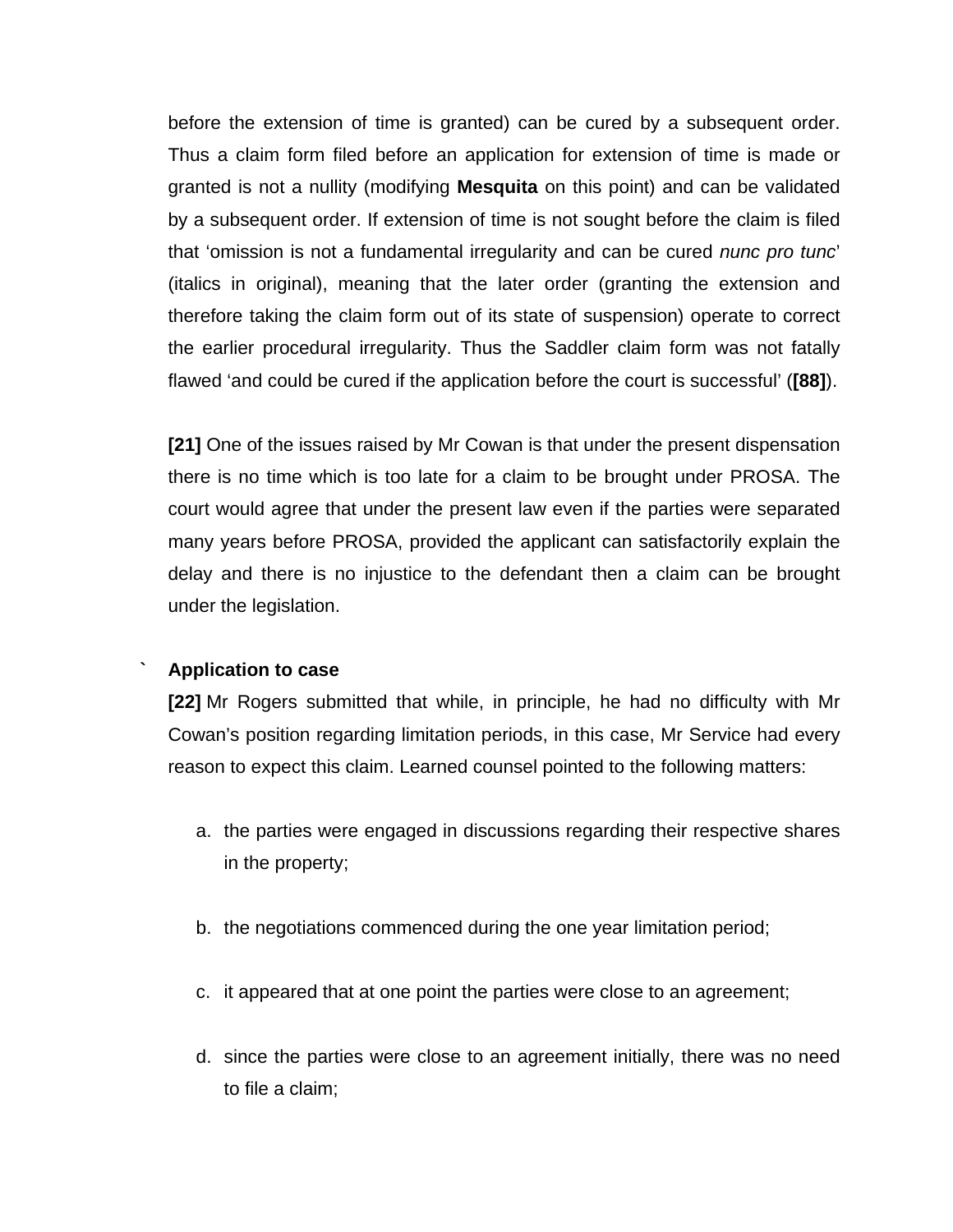- e. the negotiations broke down and Miss Smith filed a claim in 2009. The claim was not pursued for want of funds.
- f. Miss Smith obtained services of another counsel who discontinued the 2009 claim and commenced the instant claim seeking the same remedies.

**[23]** These reasons were set out in an affidavit filed by Miss Smith. Mr Service filed no affidavit in opposition but rested his case on the limitation point.

**[24]** In this case, there is no doubt that Miss Smith has a prima facie case to an interest in the property. Her name is on the title and at present there is nothing to suggest that her name was placed on the title for any reason other than to give her an interest. It has been well established that unless there is some reason or evidence to suggest the contrary, legal title and equitable title remain together in the persons whose names appear as the legal title holder. Unless there is a separation the legal and equitable interests remain together. This is the position indicated in **Westdeutsche Landesbank Girozentrale v Islington Borough Council** [1996] AC 669, 706 (Lord Browne-Wilkinson). Nothing has been said so far that would indicate that there was to be a separation of legal and equitable title at the time the property was acquired.

**[25]** Also, Miss Smith contributed to the purchase price by way of acquiring a loan from her mother. This court is not saying that she has an interest only to the extent of the amount of the loan as a proportion of the purchase price. Her interest may well be more or even less. It all depends on the intention of the parties at the time of acquisition and whether there was any change in the proportion of the property held by either party. This is to say that even without PROSA, Miss Smith has a prima facie claim to a share in the property.

**[26]** What is the advantage to Miss Smith under PROSA? Since the property was the family home she starts with a presumption of half share. This presumption can be rebutted by Mr Service.